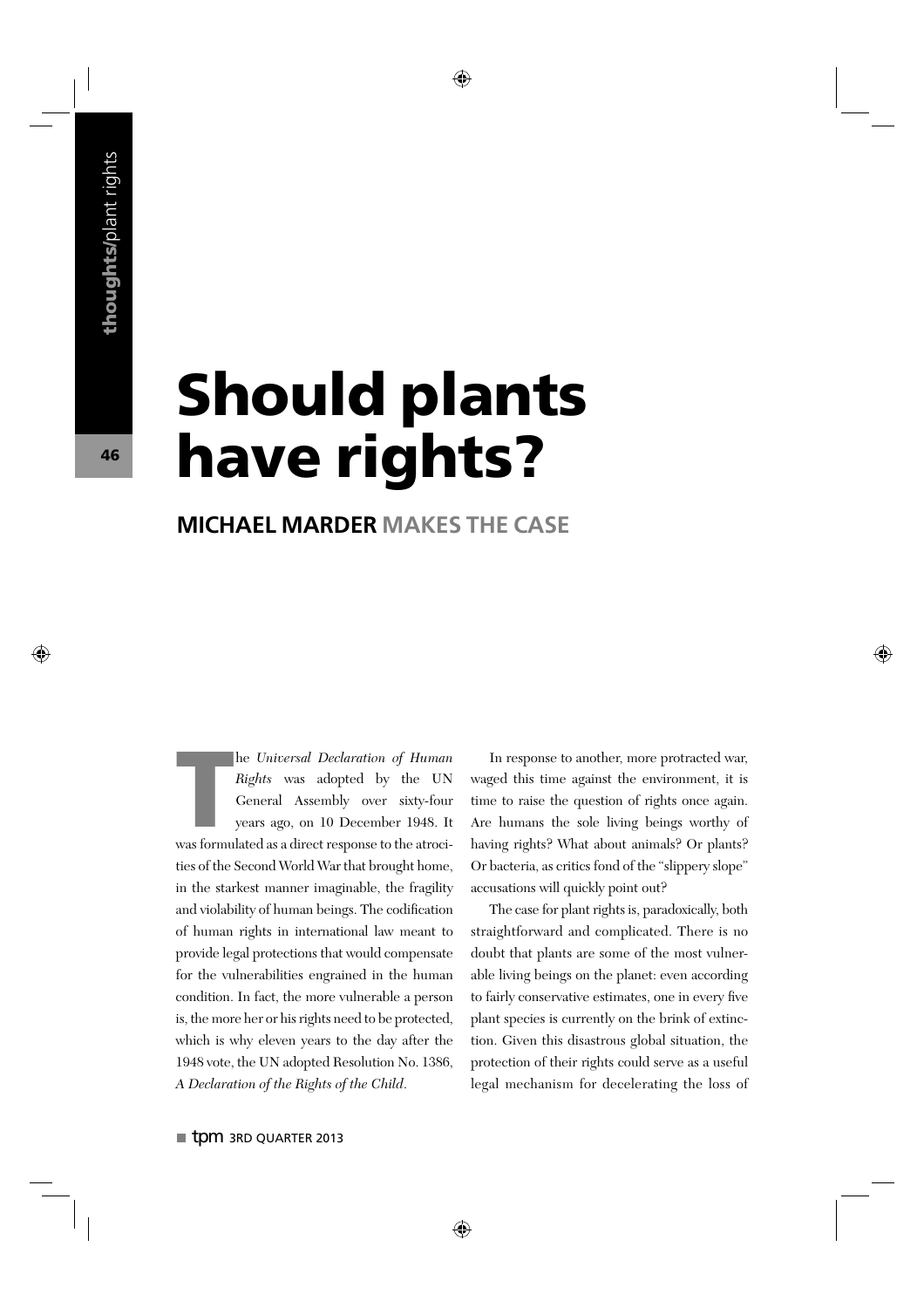47

biodiversity and mitigating the destruction of the flora, the cornerstone of any natural environment.

To most, however, the very idea of plant rights sounds fanciful. In many corners of academia as much as outside its ivory tower, plants are generally understood as little more than photosynthesising green machines – those quasi-things passively embedded in the places of their growth. We are firewalled by an entrenched preconception that prevents us from updating our view of plants based on their surprising and recently discovered behavioural features, adaptational ingenuities, developmental plasticity, and so forth. Deep psychological resistance prompts us to dismiss the mounting scientific evidence that challenges readymade conceptual moulds, into which plants have been slotted thus far, in favour of the inertia of habit and the comfort of "common sense". The default framework for thinking about plants ensures both an outright dismissal of proposals to grant them rights and a perpetuation of the unsustainable status quo, which sees the most vulnerable creatures exposed to virtually unlimited violence.

Although, over hundreds of millions of years, plants have evolved highly sophisticated defence mechanisms that permit them, for example, to repel insect herbivores by synthesising specific chemicals in response to an attack, they are powerless in the face of the human onslaught. (M N Shyamalan's 2008 movie The Happening imagined a nightmare scenario where trees managed to produce airborne toxins that caused those who inhaled them to commit suicide. Not so different from natural insect repellents plants indeed synthesise, the toxins represented a newly gained power of trees to repay the human assault by turning themselves into biochemical weapons.)

An extension of rights to the flora would, at minimum, curtail our negative impact on plant life. Even so, purely instrumental reasoning in favour of plant rights is far from sufficient; in addition to protecting woodlands and wildflowers as finite precious resources and increasingly as rarities, it is necessary to rethink the status of plants not only as objects to be protected but also as subjects to be respected.

## **One in five plant species is on the brink of extinction**

The unstated foundation for the legal-philosophical concept of a right is the subjectivity – the agency or the capacity to actively mould the world – of those who enjoy the protections it guarantees. The celebrated twentieth-century political theorist Hannah Arendt prompts us carefully to examine what she calls "the right to have rights" as the precondition for the elaboration of human rights. For Arendt, this fundamental meta-right involves citizenship or membership in a political community, denied to stateless people. At a still deeper level, however, the right to have rights postulates a clear baseline that makes subsequent discussions of the issue meaningful. It requires that rights-bearers be citizens and, hence, human subjects.

The advantage of the Arendtian formulation is that it uncouples the notion of rights from the corresponding idea of responsibilities. A newly born infant is immediately granted both human rights and those of a child without anyone expecting her to repay this privilege at the moment when she, unbeknownst to her, is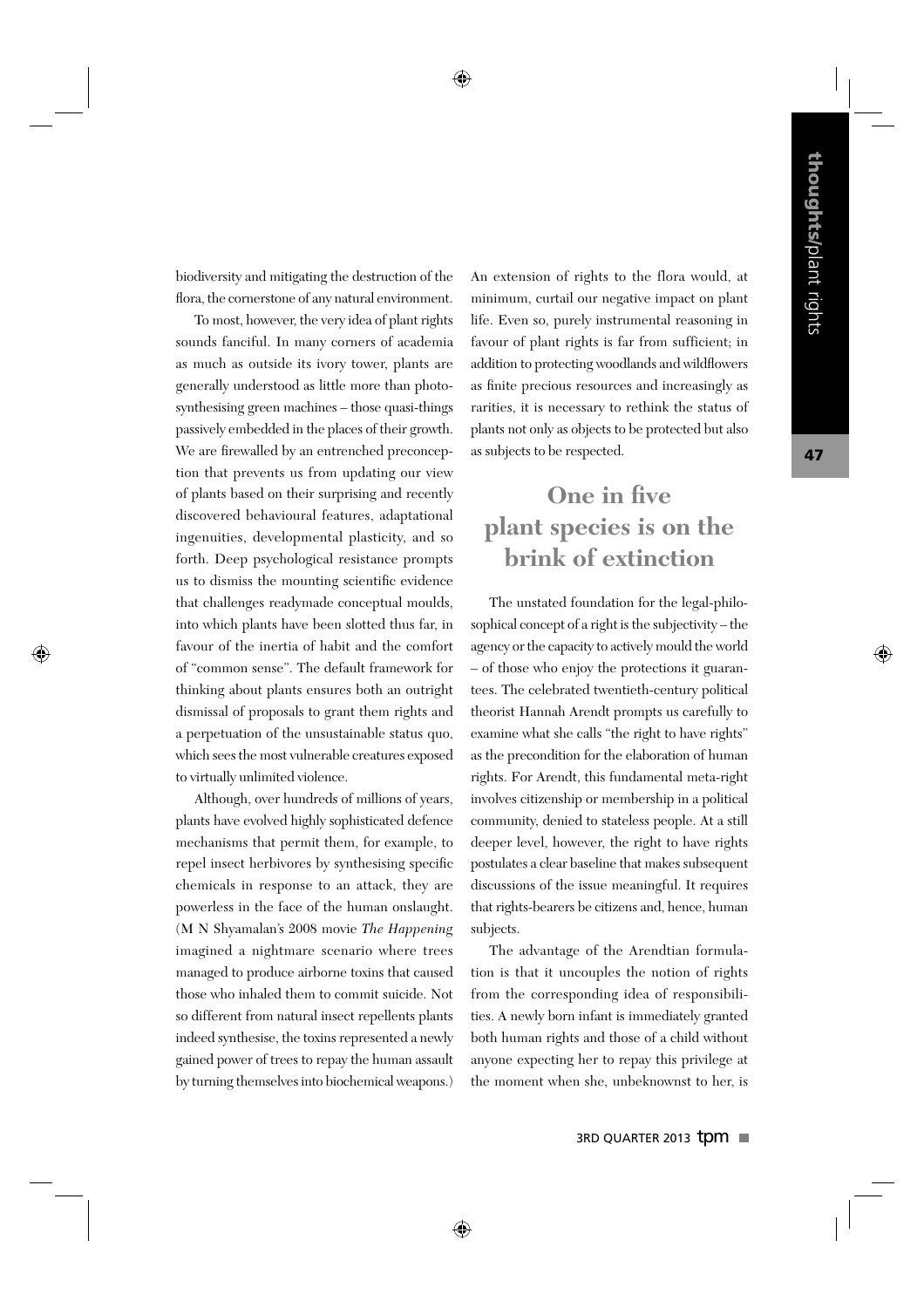enjoying it. One might argue that the time of reckoning is merely deferred until the infant's coming of age, when, as an adult that she potentially is, she can both assume responsibilities and recognise the rights of others. Having said that, the unconditional foundation of basic rights overrides the logic of exchanging them for responsibilities, whether present or future. The right to have rights is won by virtue of being rather than acting in a particular way. In other words, it is ontological, not pragmatic.

I will not recount here the history of a laudable and still ongoing campaign by animal rights activists to ensure the recognition of these non-human living beings as legal subjects. It is only worth pointing out that what is at stake in that struggle was negotiating a different, more inclusive baseline for the right to have rights, namely sentience and the ability to feel pain. Of course, animal rights do not presuppose any corresponding responsibilities: when I recognise a mountain wolf's right to life, I do not thereby demand that the wolf act responsibly and considerately to the deer or, indeed, the humans it encounters on its path. Nor do I, in granting rights to animals, humanise them – something that is easier to accomplish when dealing with a pet Schnauzer than with a wolf in the wild.

Rather, I acknowledge the uniqueness of their subjectivity, which is not "poorer" or "more deficient" than that of humans simply because animals are not likely to entertain abstract thoughts. In fact, if, taking seriously the insights of certain philosophers of the immanence of life such as Baruch Spinoza or Friedrich Nietzsche, we postulate an uninterrupted continuum spanning sentience and emotion on the one hand and cognition on the other, then the rights of animals requires not so much a radical break with as a relatively minor adjustment in the philosophical allocation of rights. In raising the question "Should plants have rights?" my goal is to show that an affirmative answer to this query necessitates the kind of fine-tuning which is analogous to the one that brought about the idea of animal rights.

Now that botanists, cell biologists, and plant ecologists are presenting their scientific findings on the complexities of plant behaviour, it is time to renegotiate the baseline of rights once more. As Anthony Trewavas, of the Institute of Cell and Molecular Biology at the University of Edinburgh, put it in his pioneering article dealing with plant intelligence: "If there are about 15 environmental factors acting in differing degrees and affecting the perception of each other then the combination of possible environments in which any individual can find itself and to which it must respond is enormous."

Plants clearly do not grow haphazardly; rather, they display tremendous developmental plasticity, congruent with their inclusion in the category of subjectivity. They act upon the milieu of their growth by controlling the microbial fauna of the roots, summoning through airborne biochemical cues the predators of the herbivore insects that threaten them, or regulating root volumes in response to the identities of their neighbours, recognised as kin or not. Plants calculate and follow with their roots the optimal itinerary toward unevenly distributed belowground resources; place clonal offspring, or ramets, in spots most propitious for their growth and development; and detect the difference between mechanical damage inflicted on its leafs and a herbivore attack, communicating this information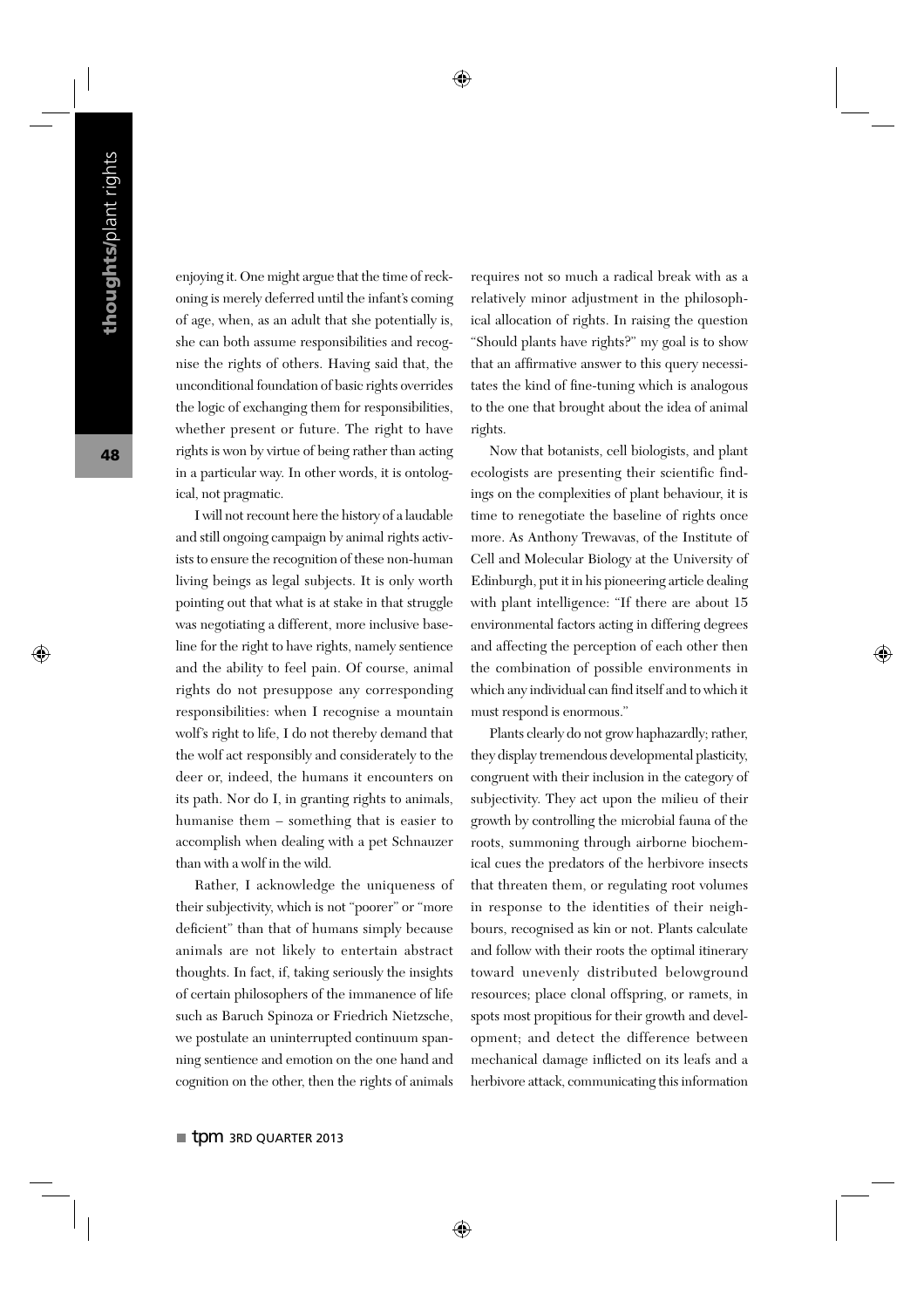to the unaffected parts of the same plant. They share information on adverse conditions, such as a drought, communicated through biochemical cues released by the roots, and initiate a complex morphological and physiological response to these conditions that involves roughly forty genes. A thick, substantive notion of plant rights will be possible only if it grounds the fresh variation on the right to have rights in the uniqueness of vegetal subjectivity.

While, in the West, scientific and philosophical debates on the status of plants are only commencing, Eastern religions have been at the forefront of protecting plant life for millennia. Several strands in Hinduism apply the idea of ahimsa (non-violence) to all living beings, both animals and plants. In its ascetic form, Jainism prohibits the consumption of root vegetables, as roots are believed to house the souls of plants. Interestingly, the "root-brain hypothesis" was also put forth by Charles Darwin and his son, Francis, and has been recently revived by botanists. In his typical visionary mode, Darwin postulated that the sentient tips of roots, belonging to the so-called root apex, act as brain-like organs allowing the plant to navigate the underground maze of resources, rocks, roots of other plants, and so forth. Like the Jains, then, he viewed plants as inverted animals, with their "mouths" and "brains" embedded in the earth, and "sexual parts", or flowers, displayed up in the air. The continuity of animal and plant life becomes obvious in this somewhat simplified and easily caricaturised description. The rooted brains of plants are, akin to the brains of animals, control and communication centres that permit them to be aware, in their own way, of their milieu. This is where contemporary science, cross-cultural religious beliefs, and the ethics of plant life can come together.

The emergent Western discourses on plant rights furnish an invaluable opportunity for thinking and policy initiatives transcending disparate cultural contexts and opposed to gratuitous violence against plants. In the last instance, they can rely on the principles of plant subjectivity that are analogous to the religious enunciation of root-souls.

## **Eastern religions have protected plant life for millennia**

Swiss Federal Ethics Committee on Non-Human Biotechnology (ECNH) 2008 report, The Dignity of Living Beings with Regard to Plants. Moral Consideration of Plants for Their Own Sake, was a crucial step in the formulation of plant rights. Framed in ethical terms, the report fell short of referring to the rights of plants, though it paved the way to the political consideration of their "dignity". Needless to say, the Swiss Committee also did not deliberate on the right to have rights and the underlying structures of subjectivity presupposed in the thick account of vegetal life. Still, The Dignity of Living Beings with Regard to Plants is an undeniable milestone, if only because it took the debate to the level of a Federal Committee in a European country.

Among other things, Committee members unanimously recommended considering as morally impermissible arbitrary harm inflicted onto plants; by majority decision required that a moral justification be provided whenever plants are subject to total instrumentalisation; and,